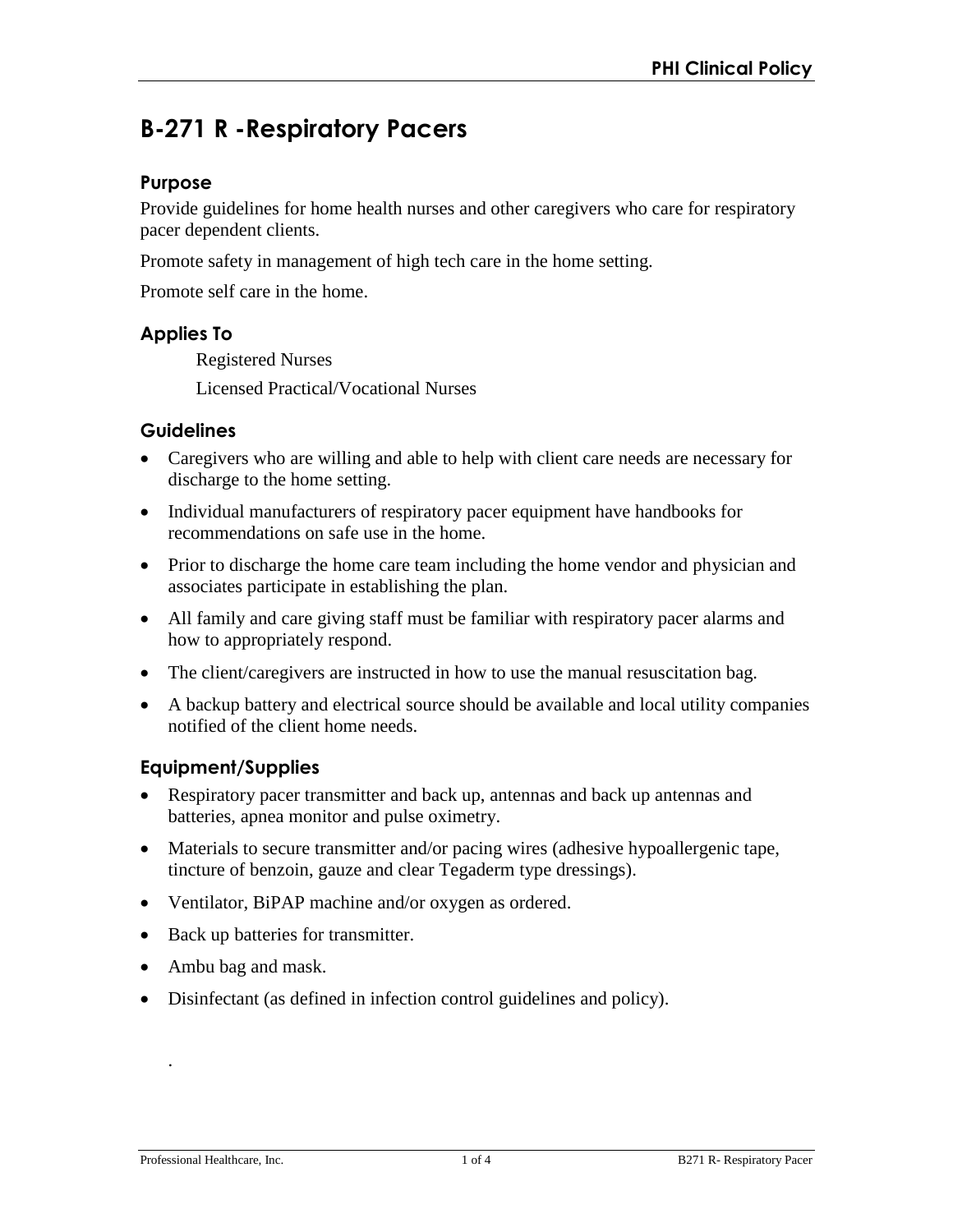# **Procedure**

*Assessments to be performed at start of care and at regular intervals during client care:* 

- 1. Clinical assessment to include observation of respiratory effort, color, secretions (amount color and odor), vital signs, signs and symptoms of infection or distress.
- 2. Apply tincture of benzoin to skin around receiver until dry and secure antennas over center of receivers with tape/Tegaderm type dressing and then attach to transmitter. Or, remove pacing wires from dressing and attach to transmitter. Clean sites around pacing wires with alcohol and apply gauze.
- 3. Turn transmitter on and assess baseline oximeter  $(SPO<sub>2</sub>$  and  $CO<sub>2</sub>$  as indicated. Use client's plan of care verified by MD to adjust settings.
- 4. Adjust alarm settings. Set high and low for  $ETCO<sub>2</sub>$ ,  $SPO<sub>2</sub>$  and Pulse (if applicable).
- 5. Monitor client every 15-20 minutes and prn. f monitoring when asleep or awake, follow client's plan of care to adjust settings, readings (client's responses), alarm adjustments, repositioning of client and or equipment and accessory breathing apparatus if present.
- 6. Assess ventilator/BiPAP and adjust settings per plan of care for breathing pacer and effectiveness of plan of care.
- 7. Perform a safety check on all equipment:
	- a. Is battery charged and functioning? Use battery tester. Is amplitude set per MD orders? Are antennas properly centered? Change as needed.
	- b. Evaluate whether Ventilator or BiPAP set correctly.
	- c. Call customer service per device instruction manual to report or discuss any equipment problems or failures and notify case manager or RN on call as applicable.
	- d. Assess alarm settings. Assess other machine settings, oxygen settings, and oxygen source.
- 8. Information must be present in the home that includes troubleshooting guidelines, emergency phone numbers, and guidelines for emergency intervention.
- 9. Back-up systems are in place in case of mechanical or electrical failure.
- 10. Caregivers should be trained in cardiopulmonary resuscitation (CPR).

# **Documentation Guidelines**

Document in clinical record as determined by agency flow sheet and in narrative for exceptions for each individual client needs determined on admission and updated as needed by agency or MD order:

a. Respiratory pacemaker status with settings, readings and client response.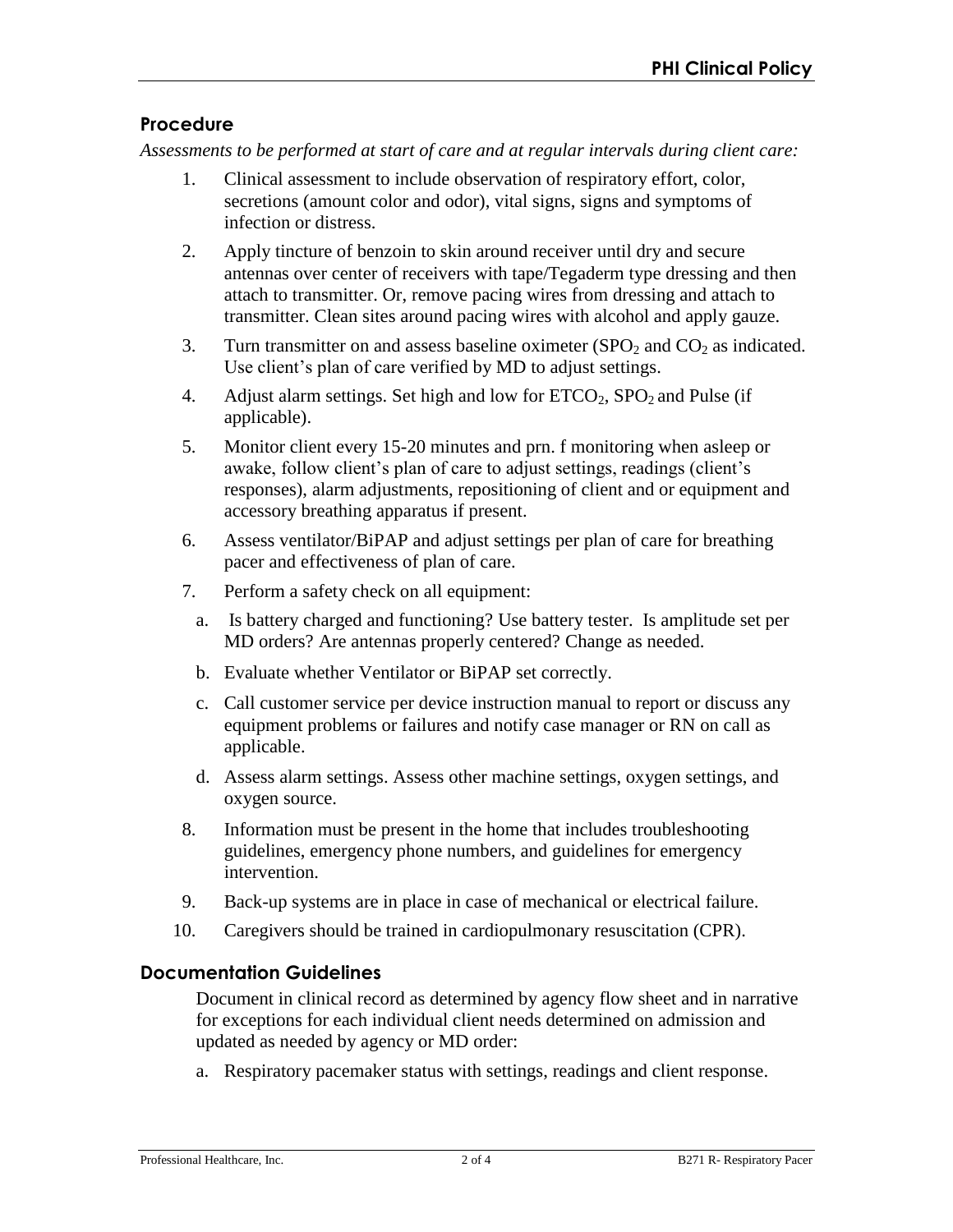- b. Ventilator/BiPAP/O<sub>2</sub> settings or any changes made. Note pressures and pressure limit settings.
- c. Assessment findings of cardiopulmonary assessment.
- d. Any teaching done with family or client.
- e. Any procedures performed such as oximetry  $(SPO<sub>2</sub>)$ ,  $ETCO<sub>2</sub>$  readings, blood draws, repositioning or suctioning.
- f. Care coordination activities including contact with physician and/or other members of health care team.
- g. Any other pertinent findings or concerns.

# **Warnings, Precautions and Adverse Side Effects**

- Diaphragm pacers may interfere with demand type cardiac pacers.
- Use an apnea alarm (apnea alarm may be set on client's ventilator if applicable).
- Do not manipulate metal pins in the connector and allow it to lie flat against the skin.
- Keep extra cables near.
- Antennas should be checked frequently for wear and tear, green discoloration indicative of conductor corrosion and be replaced every six months.
- Sedation of any kind should not be used with central sleep apnea.
- Label right and left phrenic nerve transmitters accordingly as the amplitude and threshold may be different for each side.
- Physician airway instructions must be followed for proper pacing.
- Protect the transmitter from impact and moisture. If it gets wet, turn it off and remove the battery, place client back on previous ventilator settings if applicable and return to manufacturer customer service division.
- Respiratory infection or changes in medical condition can alter responses to diaphragmatic/respiratory pacing.
- Exposure to powerful transmitters in the 2MHz range (Radio navigation, Amateur, Maritime Mobile or fixed and mobile systems for aircraft) can interfere with signal. Contact customer service if this problem is suspected.
- Learn to swallow between inspirations to avoid aspiration during eating.
- Do not use pacer at 50 millisecond pulse interval (usual factory setting) greater than 12 hours per day in order to prevent muscle fatigue.
- Skin irritation at antenna sites may occur if regular washing of the skin and antenna with soap and  $H_2O$  is not done.
- Use care in changing batteries to avoid breaking the fragile connector or wires.
- Internal controls should be adjusted by the physician only.